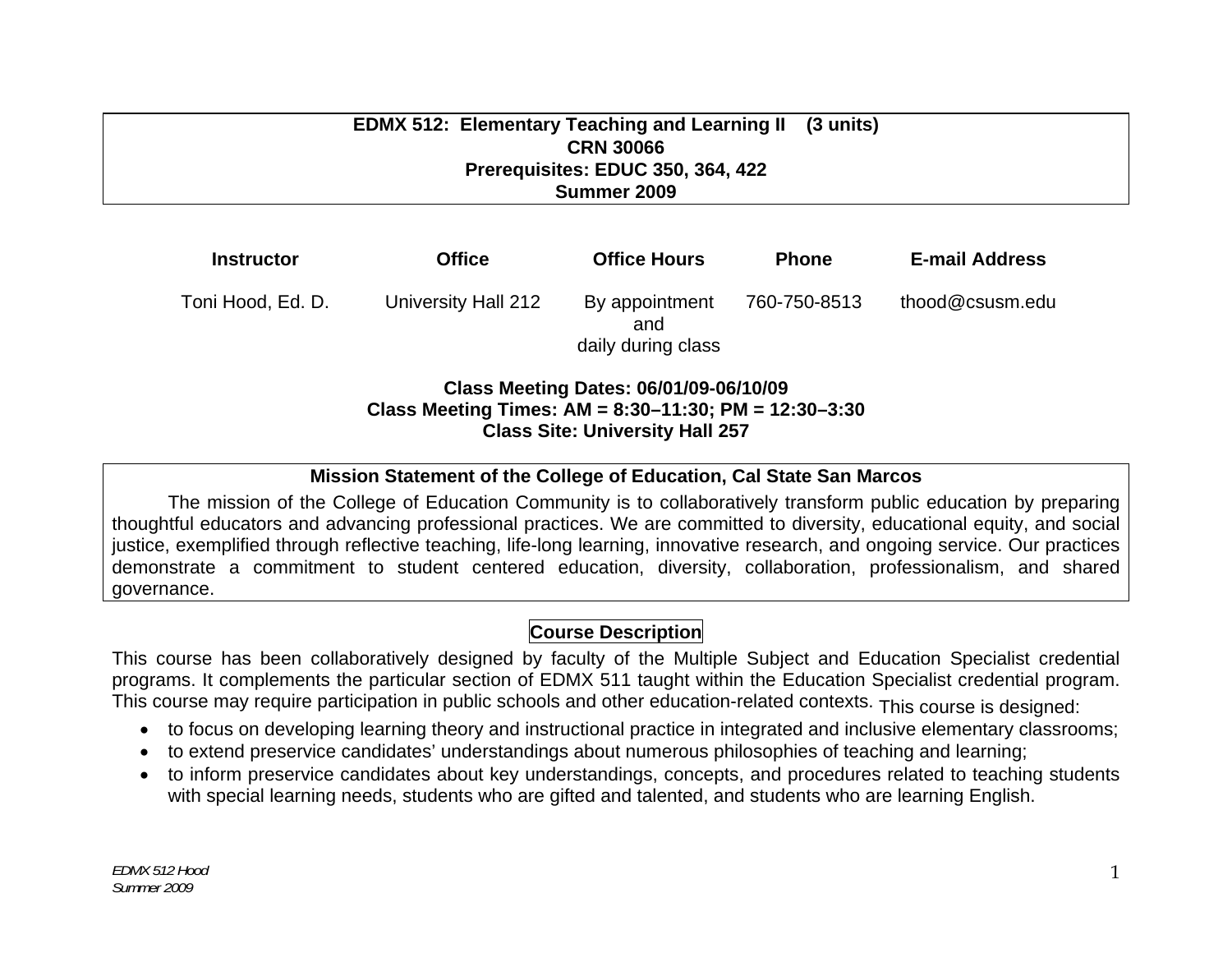# **Course Objectives: Enduring Understandings**

The purpose of this EDMX 512 course is to present preservice Concurrent Credential candidates with a curriculum that:

- $\bullet$   $\,$  expands candidates' knowledge and experience with standards-based teaching, learning theories, & pedagogical practices;
- • guides development of candidates' skills, knowledge, & dispositions necessary to implement effective programs for all;
- • enhances candidates' awareness of multiple perspectives and learning styles found in diverse classrooms and other education-related settings, including unique characteristics of learners with special needs;
- • provides a safe environment where candidates can discuss & experiment with varied instructional techniques and methods;
- • provides an introduction to and preparation for presenting content to K-12 learners using and infusing educational technology;
- • provides an introduction to teaching students about, through, and with the visual and performing arts (VAPA standards).
- • introduces Response to Intervention as a multi-tiered data-based approach to the early identification and support of students with learning and behavior needs

## **Activities and Instructional Methods for Realizing Objectives**

| class discussions | group work lectures |             | web-based activities |                                                               |            |
|-------------------|---------------------|-------------|----------------------|---------------------------------------------------------------|------------|
|                   | demonstrations      | realentigns | role-playing         | simulation writes                                             | multimedia |
|                   |                     |             |                      | $Evaluation of Attinment of Thaaa Knauladaa Boaa and Clillal$ |            |

# **Evaluation of Attainment of These Knowledge Bases and Skills**

attendance punctuality daily preparation reflections creativity class roles positive participation within cohort collaboration group presentations lesson design & development unit plan activity peer feedback professionalis

## **Teaching Performance Expectations (TPE) Competencies**

The Teaching Performance Expectations (TPEs) were developed by the California Commission on Teacher Credentialing (CCTC) through rigorous research and consultation with California educators. The TPEs fall into the following six broad domains, which describe the set of knowledge, skills, and abilities beginning teachers should be able to demonstrate: (For full text of TPEs, go to http://www.csun.edu/~sb4310/tpes.htm) Teacher Performance Expectation (TPE) Competencies The course objectives, assignments, and assessments have been aligned with the CTC standards for both a General and Special Education Credential. This course is designed to help teachers seeking California teaching credentials to develop the skills, knowledge, and dispositions necessary to assist schools and district in implementing effective programs for *all*  students. The successful candidate will be able to merge theory and practice in order to realize a comprehensive and extensive educational program. **You will be required to formally address TPE 6D:** *Inclusion Strategies* in this course.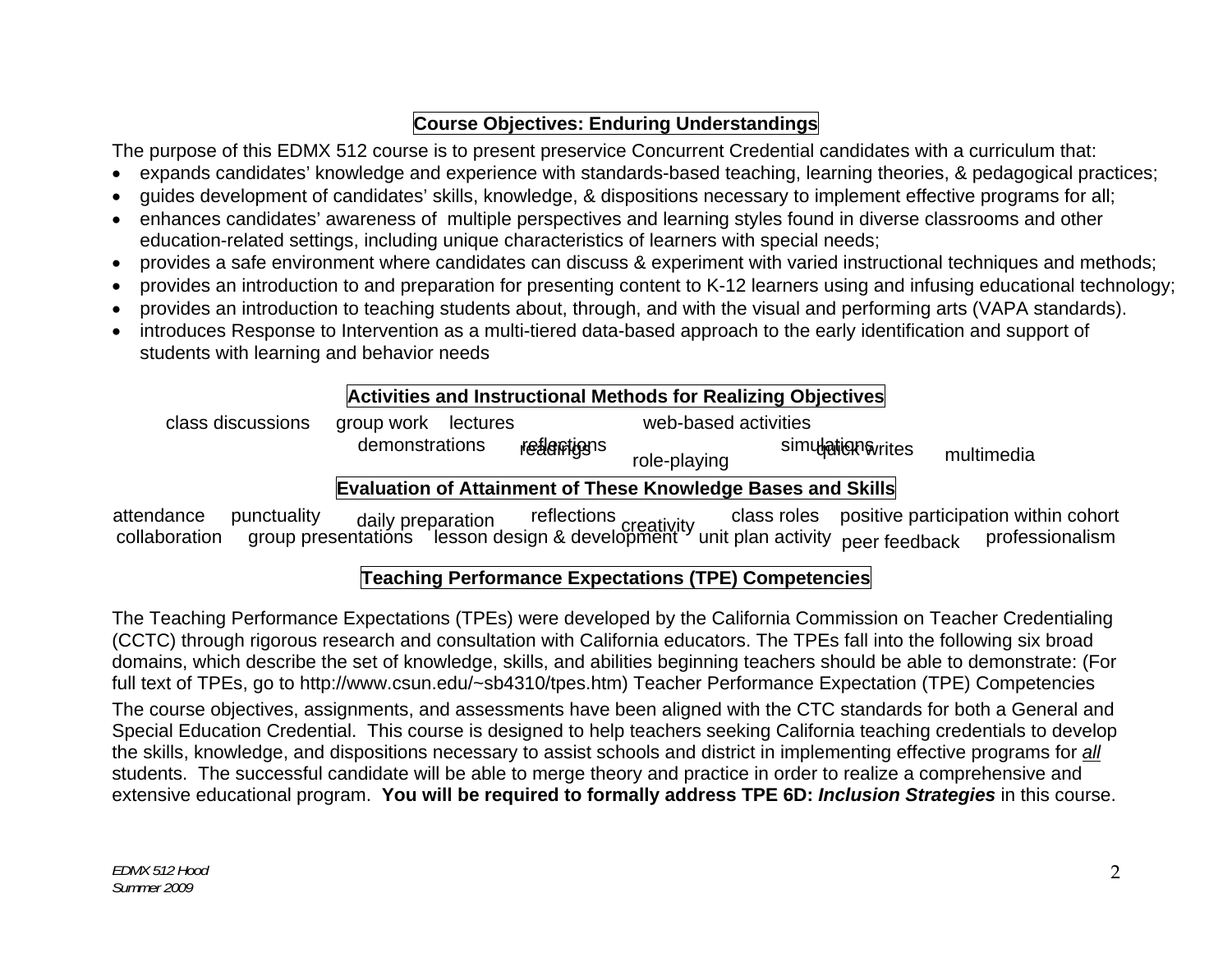## **Required Texts & Web Sites**

### **Texts:**

1. Rosenberg, M., O'Shea, L., & O'Shea, D. (2006). *Student teacher to master teacher: A practical guide for educating*  students with special needs (4<sup>th</sup> ed.). Upper Saddle River, NJ: Merrill.

2. Turnbull, A., Turnbull, R., & Wehmeyer, M. L. (2010). *Exceptional lives: Special education in today's schools* (6<sup>th</sup> ed.). Upper Saddle River, NJ: Pearson.

3. Villa, R., & Thousand, J. (2005). *Creating an inclusive school* (2nd ed.). Alexandria, VA: Association for Supervision and Curriculum Development.

### **Web Sites:**

- 1. Task Stream Electronic Portfolio: Students must register & pay a fee online prior to first class: www.TaskStream.com
	- For TaskStream Directions, go to: <u>http://www.csusm.edu/coe/eportfolio/taskstreamdirections.html</u>
	- For directions on writing TaskStream narratives, go to: <u>http://www.csusm.edu/coe/eportfolio/narrativedirections.html</u> NOTE: You will use TaskStream in most courses, and for completion of the Teacher Performance Assessments, and your Level II Standards. We recommend you enroll for a minimum of 2 years. Most candidates use TaskStream for an average of 3 years.
- 2. CSUSM College of Education: http://www.csusm.edu/coe
- 3. Teacher Performance Expectations (TPEs) Full Text: http://www.csusm.edu/coe/ClinicalPractice/HandbookSPED.html
- 4. Bloom's Taxonomy: http://www.officeport.com/edu/bloomq.htm
- 5. California Content Standards: http://www.cde.ca.gov/be/st/ss/

6. CAST Universal Design for Learning: Differentiated Instruction http://www.cast.org/publications/ncac/ncac\_diffinstruc.html

7. Enhancing Learning with Technology: Differentiating Instruction http://members.shaw.ca/priscillatheroux/differentiating.html

8. Differentiation of Instruction in the Elementary Grades http://www.ericdigests.org/2001-2/elementary.html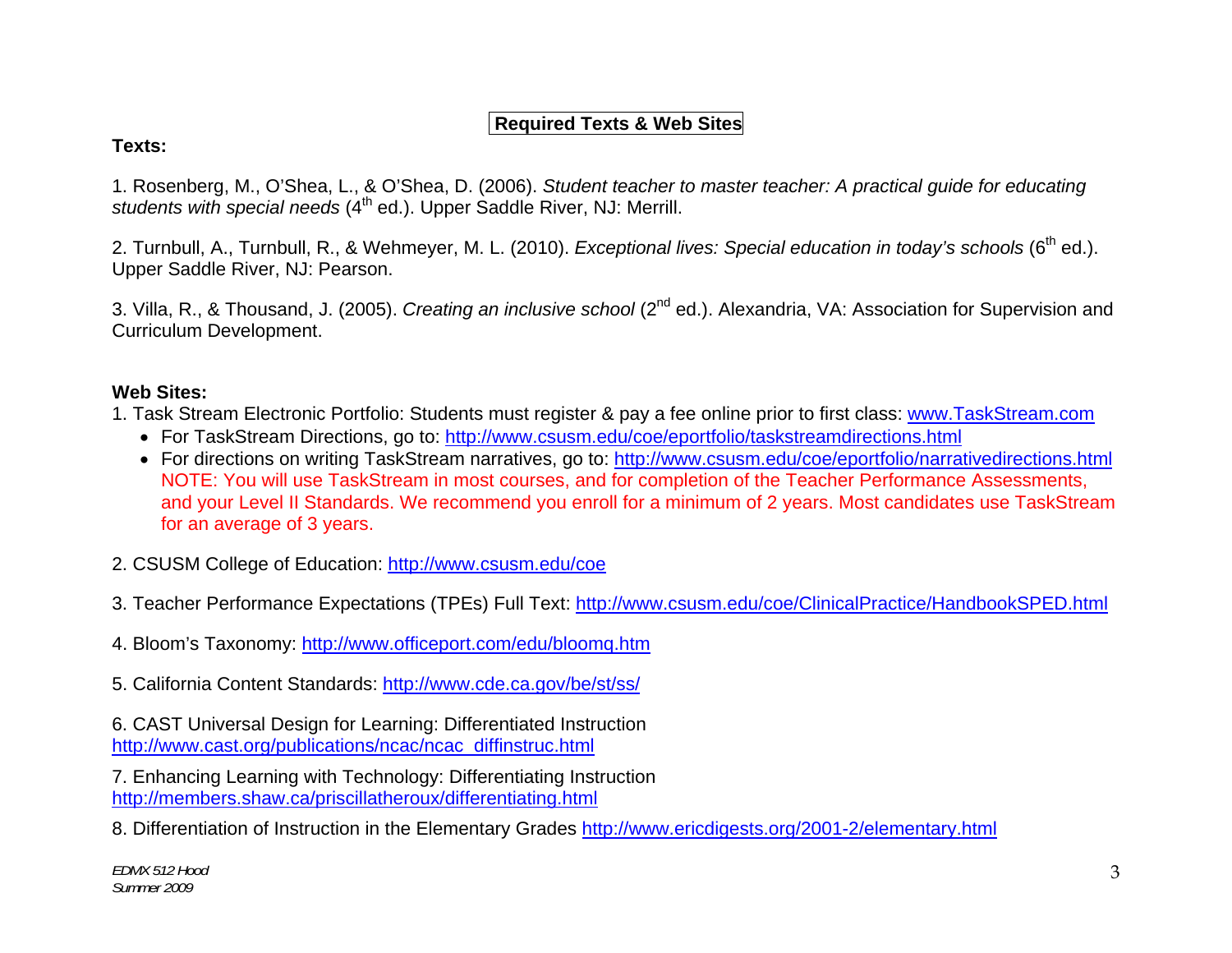### **Infused Competencies**

## **Authorization to Teach English Learners Senate Bill (SB) 2042**

This credential program has been specifically designed to prepare teachers for the diversity of languages often encountered in California public school classrooms. The authorization to teach English learners is met through the infusion of content and experiences within the credential program, as well as additional coursework. Students successfully completing this program receive a credential with authorization to teach English learners. [See *Competencies for the Instruction of English Learners* on the following page of this syllabus.]

(Approved by CCTC in SB 2042 Program Standards, August 2002)

### **Special Education**

Consistent with the intent to offer a seamless teaching credential in the College of Education, this course will demonstrate the collaborative infusion of special education competencies that reflect inclusive educational practices.

### **Technology**

This course infuses technology competencies to prepare candidates to use technologies, emphasizing their use in both teaching practice and student learning. Candidates are expected to use technology as part of their professional practice, as well as to research the topics discussed in this course.

### **Visual and Performing Arts**

This course infuses and integrates the California Visual and Performing Arts Standards to prepare candidates for presenting content to K-12 learners through music, visual arts, theater, and dance.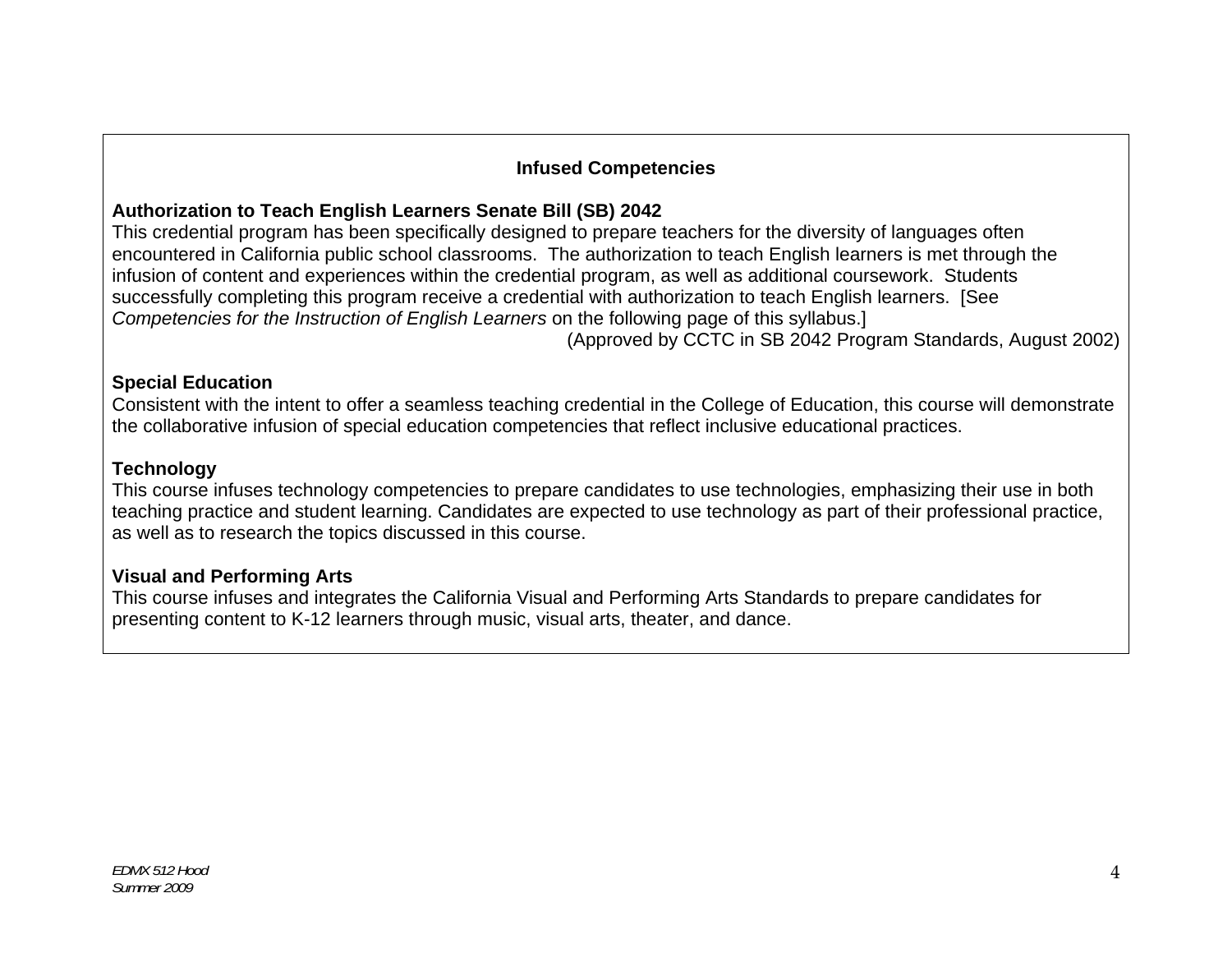## **Accommodation for Disabilities**

Students requiring reasonable accommodations need to contact Disabled Student Services in order to make the necessary arrangements. Please also discuss your needs with the instructor within the first week of the semester. Disabled Student Services is located in Craven Hall 5025a, and can be reached by telephone at (760) 750-4905 or (760) 750-4909 (TDD users).

# **COE Attendance Policy**

Due to the dynamic and interactive nature of courses in the College of Education, and the value placed on the contributions of every student, all students are expected to prepare for, attend, and actively participate in all class sessions. At a minimum, students must attend more than 80% of class time, or s/he **may not receive a passing grade**  for the course at the discretion of the instructor. Individual instructors may adopt more stringent attendance requirements. Should the student have extenuating circumstances, s/he should contact the instructor as soon as possible.

## **WebCT Online Course Supplement Attendance and Participation**

Please note that this course is supplemented by online components (WebCT). Participants are required to access portions of the course using WebCT, according to a given schedule of class sessions. Students are required to participate in online discussions and class activities. This requirement is included in the attendance and participation grade of this course. Note: The tasks online, they must be completed by 12:00 am (midnight) of the due date noted on the syllabus.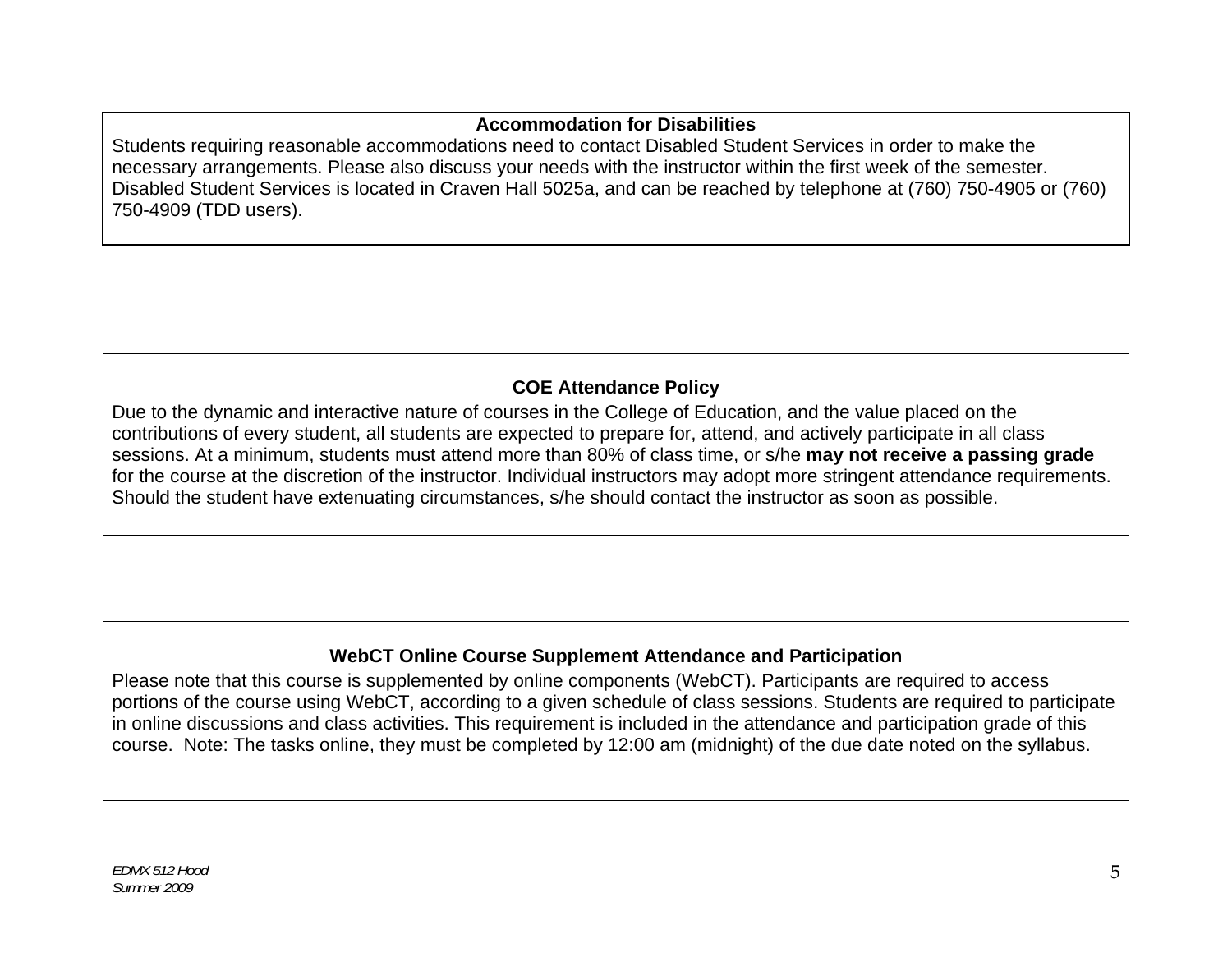### **Academic Honesty Policy and Plagiarism**

All work submitted for this course should reflect students' personal efforts. Group work submissions must reflect all group members' names and their contributions. For a complete discussion on Academic Honesty please refer to the General Catalog of the University, and Section 41301, Title 5, of the California Code of Regulations. Also refer to this discussion of plagiarism at Cal State: **http://library.csusm.edu/plagiarism/**. When relying on supporting documents authored by others, cite them clearly and completely using American Psychological Association (APA) Manual (5<sup>th</sup> ed.). Failure to follow these directions may result in failure of the course. Directions for crediting sources using APA style are at:

**http://library.csusm.edu/plagiarism/howtocredit/how\_credit\_styles.htm.** 

- $\bullet$  Plagiarism of any type will result in a failing grade. All work in EDMX 512 must be the original work of the individual credential candidate or the group members completing the work, whose names and roles are cited on submitted assignments.
- • Scanning of student work via Turnitin™ software may be used to verify student authorship and accurate citation of copyrighted materials or thoughts, ideas, and/or work of others.
- • The instructor may require that a course assignment be submitted via WebCT 6 using the built-in Turitin™ software feature.
- • Students making unauthorized copies of any copyrighted materials will receive a failing grade.

#### **CSUSM Academic Honesty Policy Statement from CSUSM Catalogue**

"Students will be expected to adhere to standards of academic honesty and integrity, as outlined in the Student Academic Honesty Policy. All written work and oral assignments must be original work. All ideas/materials that are borrowed from other sources must have appropriate references to the original sources. Any quoted material should give credit to the source and be punctuated with quotation marks.

Students are responsible for honest completion of their work including examinations. There will be no tolerance for infractions. If you believe there has been an infraction by someone in the class, please bring it to the instructor's attention. The instructor reserves the right to discipline any student for academic dishonesty in accordance with the general rules and regulations of the university. Disciplinary action may include the lowering of grades and/or the assignment of a failing grade for an exam, assignment, or the class as a whole." (pp. 84-85) ( http://www.csusm.edu/academics/catalog/)

#### **Plagiarism**

As an educator, it is expected that each student will do his/her own work, and contribute equally to group projects and processes. Plagiarism or cheating is unacceptable under any circumstances. If you are in doubt about whether your work is paraphrased or plagiarized see the Plagiarism Prevention for Students website http://library.csusm.edu/plagiarism/index.html. If there are questions about academic honesty, please consult the University catalog.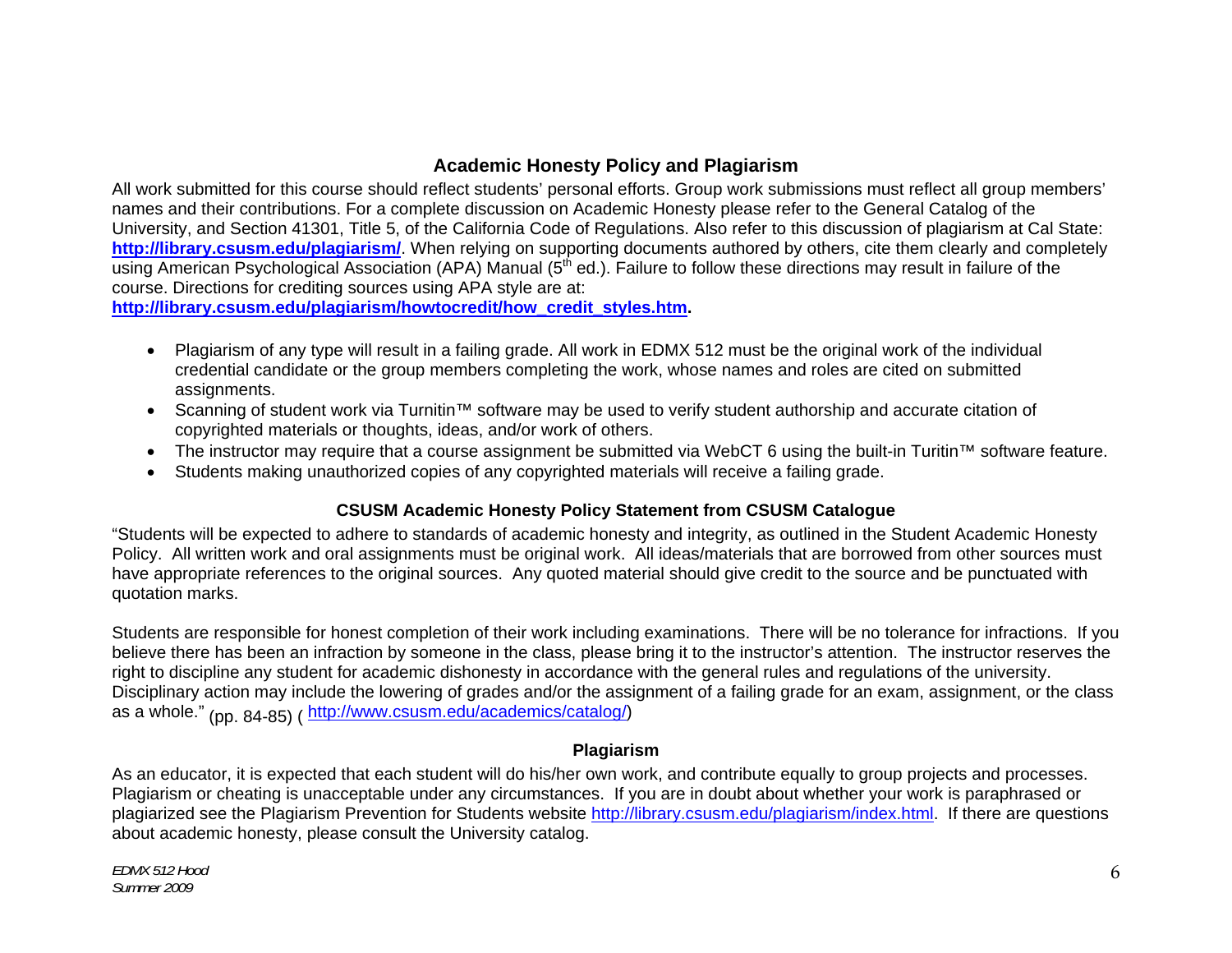# **Course Requirements & Grading Policy**

- 1. Attend **all** class sessions. Be on time and be prepared. E-mail the instructor when you are unable to attend all or part of class. It is the policy of the College of Education that students missing 20% or more of class time or class sessions may not receive a passing grade.
- 2. "Person-first" language *must* **be used** in all written and oral assignments and class discussions (e.g., "Student with Down syndrome," rather than "Down syndrome student;" "Johnny who has autism," rather than "my autistic student"). Refer to this commentary for further details: http://en.wikipedia.org/wiki/People-first\_language
- 3. Word-process all written documents using MS Word. Save/Keep a copy of all of your work. You will want these copies for your records and future use as potential professional portfolio entries.
- 4. Readings and homework assignments are listed on the dates on which they are due.
	- a. If you have extraordinary circumstances that impact assignment completion, advise instructor in advance.
	- b. Any time that you have questions or concerns, please contact the instructor immediately.
	- c. All required work is expected to be on time.
	- d. Unless you have *prior* instructor approval, assignments will not be accepted three days after their due date.
	- e. Exceptions will be handled on a case-by-case basis, at the discretion of the instructor.
- 5. Students will proofread and edit assignments prior to submission to ensure their writing is error-free (grammar, spelling), and ideas are logically and concisely presented. Grades will be reflect any oversight.
- 6. Grading will also include a component of "professional dispositions and demeanor." Students will conduct themselves at all times in ways generally expected of those who are entering the education profession. This includes, but is not limited to:
	- • On-time arrival and full attendance to all class sessions;
	- • Advance preparation of readings and timely submission of assignments;
	- • Demonstration of respectful, positive interpersonal communication and participation with classmates, instructors, and school personnel in all settings (e.g., whole group, small group, in/outside of class); and
	- Carefully considered, culturally aware approaches to solution-finding
- 7. Select a class "buddy" to ensure you receive handouts and information if you miss all/part of a class. Keep their contact info with you!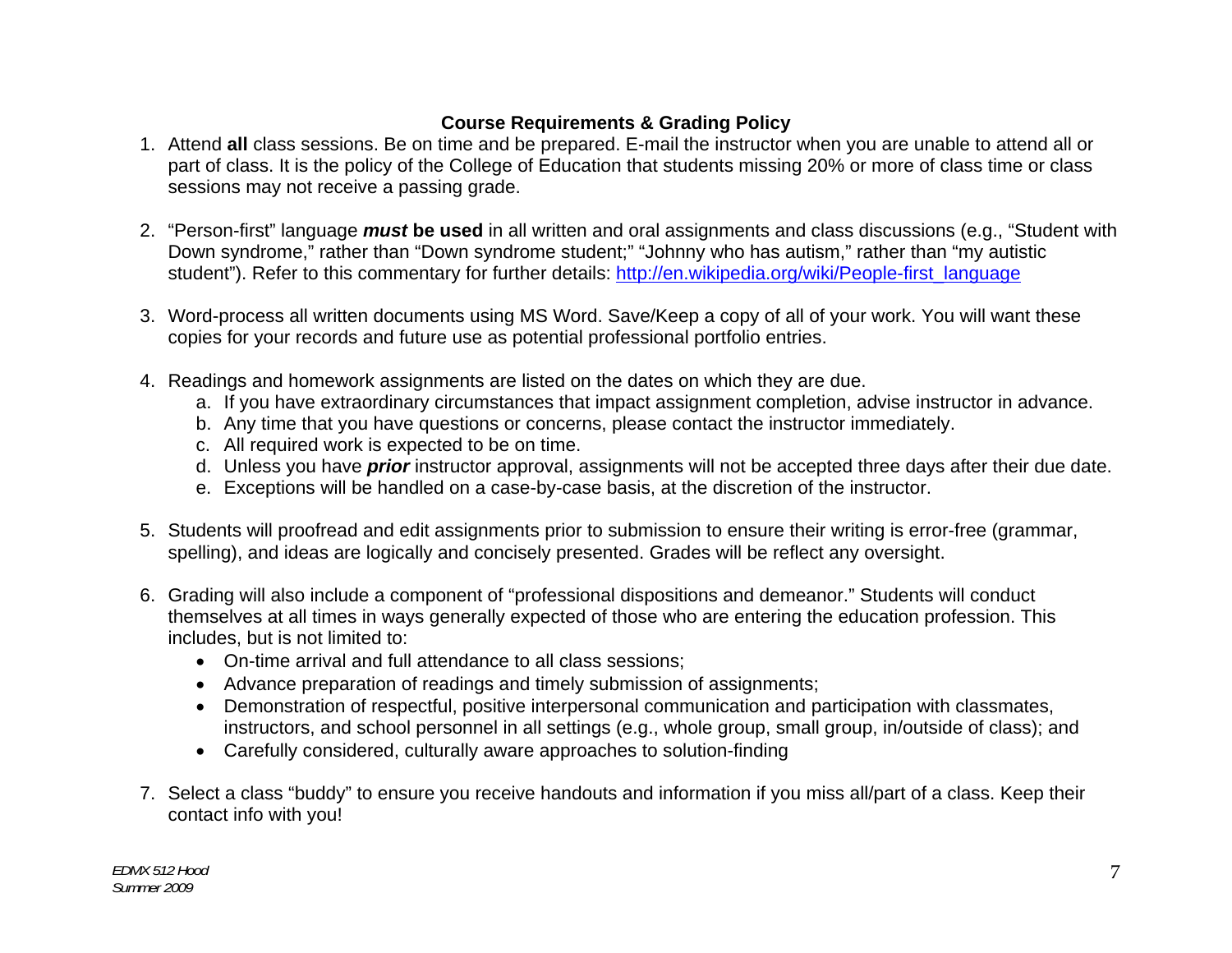#### **University-Wide Writing Requirement**

CSUSM requires that all students meet the writing criteria of a minimum of 2500 words per course. EDMX 512 in-class quickwrites and reflections, WebCT submissions, TaskStream postings, as well as the following assignments shall serve to meet this important writing requirement: Personal Philosophy paper, Differentiated Universally Designed Lesson Design; Unit Design Month-Long Calendar Project; SST Presentation and Analysis; Characteristics Matrix; and Parent Letter. Assignments are located in the EDMX 512 WebCT portion of the course.

## **Grade Point Values**

NOTE: The minimum acceptable grade for a course in the professional education sequence is "C+." A "B" average must be maintained. (Refer to CSUSM General Catalog.)

| A(93-100 points)   | A-(90-92 points) | $B(83-86$ points)                                                                          |
|--------------------|------------------|--------------------------------------------------------------------------------------------|
| B-(80-82 points) . |                  | C+(77-79 points)<br>C+(77-79 points) <sup>(87-89</sup> points) ust Repeat Course(below 77) |

## **Assignment Values**

| Attendance, Participation, Demeanor, Professionalism   | 10 |
|--------------------------------------------------------|----|
| <b>Philosophy Statement</b>                            | 10 |
| <b>Individual Matrix Contribution</b>                  | 20 |
| <b>Characteristics Binder</b>                          | 10 |
| <b>Collaborative Lesson Design</b>                     | 10 |
| Collaborative Month-Long Unit Calendar                 | 10 |
| <b>Student Study Team Presentation/Participation</b>   |    |
| Family Centered Perspective Presentation/Participation |    |
| <b>Parent Letter</b>                                   | 10 |
| <b>TaskStream Submission: TPE 6D</b>                   |    |
| <b>Grand Total</b>                                     |    |
|                                                        |    |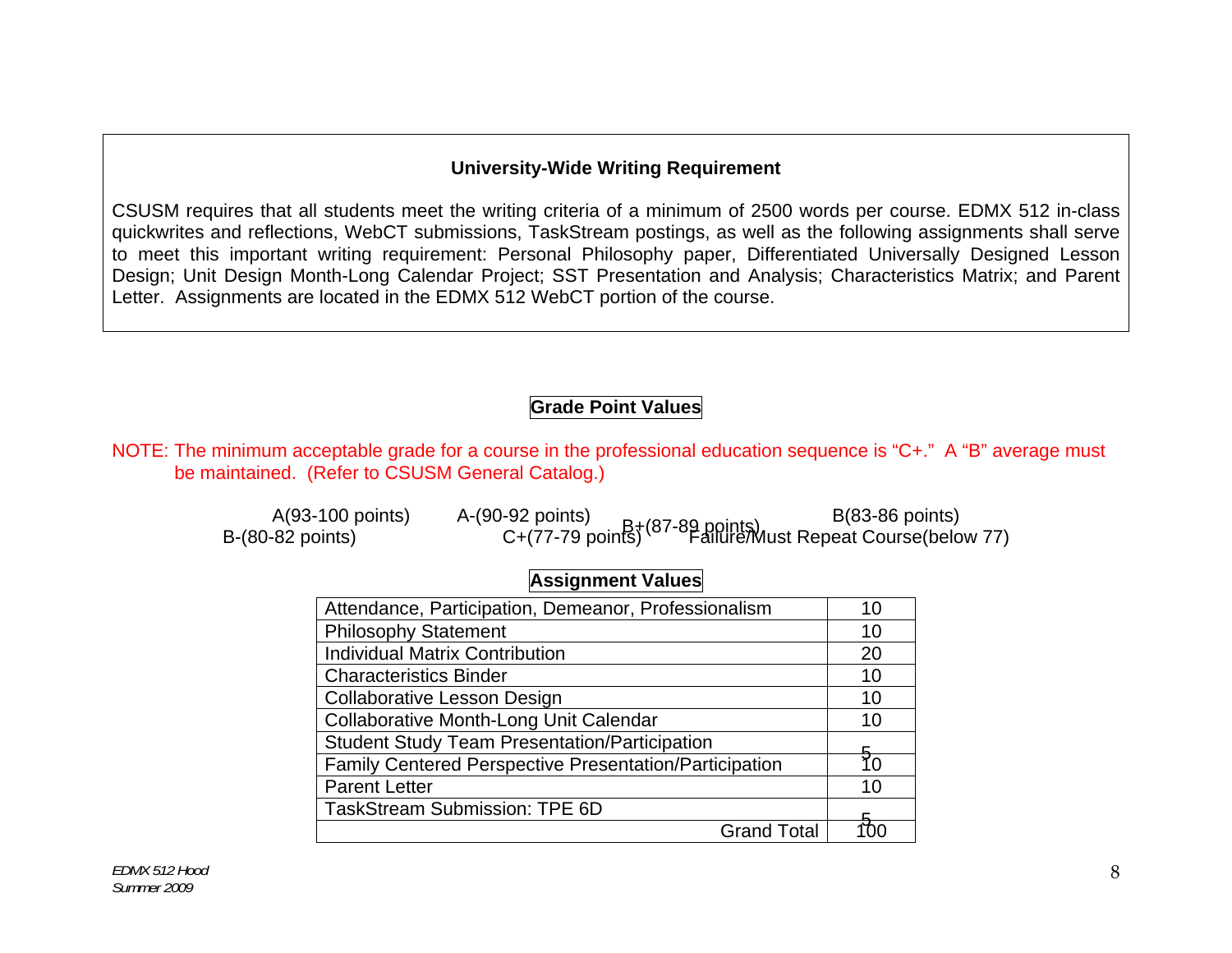## **General Summative Assessment Criteria**

#### **"A" = Performance at the highest level, showing sustained excellence in meeting all course objectives and requirements and exhibiting an unusual degree of intellectual initiative.**

#### **Students earning an "A/A-":**

- 1. demonstrate serious commitment to their learning, making full use of the learning opportunities available to them and searching out the implications of their learning for future use.
- 2. complete ALL major assignments thoroughly, thoughtfully, and professionally, receiving 90-100% of all possible points.
- 3. make insightful connections between all assignments and their developing overall understanding of teaching and learning; they continually question and examine assumptions in a genuine spirit of inquiry.
- 4. show high level achievement of or progress toward course goals and TPEs.
- 5. always collaborate with colleagues and instructors in professional/productive ways, working w/ integrity, enhancing everyone's learning
- 6. consistently complete all class preparation work and are ready to engage in thoughtful and informed discourse.
- 7. demonstrate responsibility to meeting attendance requirements (see syllabus).

#### **"B"= Performance at a high level, showing consistent and effective achievement in meeting course objectives and requirements. Students earning a "B/B+/B-":**

- 1. comply with the course requirements and expectations.
- 2. complete ALL major assignments, usually thoroughly, thoughtfully, professionally; receives 80-89% of possible points.
- 3. usually connect assignments to their developing understanding of teaching & learning; may be satisfied w/accepting their learning as it's "received" w/o examining their/others' assumptions or seeking deeper understanding of the implications.
- 4. show reasonable achievement of or progress toward course goals and TPEs.
- 5. generally collaborate with their colleagues in professional and productive ways, enhancing each participant's learning.
- 6. complete most class preparation work and are usually ready to engage in thoughtful and informed discourse
- 7. demonstrate responsibility to meeting the attendance requirements (see syllabus).

#### **"C+" = Performance at an adequate level, meeting the basic objectives and requirements of the course.**

#### **Students earning a "C+":**

- 1. demonstrate an inconsistent level of compliance to course requirements and expectations.
- 2. attempt all assignments but with limited thoroughness, thoughtfulness, and/or professionalism, OR fail to complete one major assignment. Total points are 77-79%.
- 3. make limited connections between assignments and their developing overall understanding of teaching and learning; may not be open to examining assumptions or implications.
- 4. attempt but show limited progress in achieving course goals and TPEs.
- 5. collaborate with colleagues in ways not always professional or productive; participant's may be distracted from learning.
- 6. complete some class preparation work and are generally under-prepared to engage in thoughtful or informed discourse.
- 7. meet the minimum attendance requirements (see syllabus).

#### **Below "C+" = Performance at an inadequate level. No credit will be earned, and the course must be repeated.**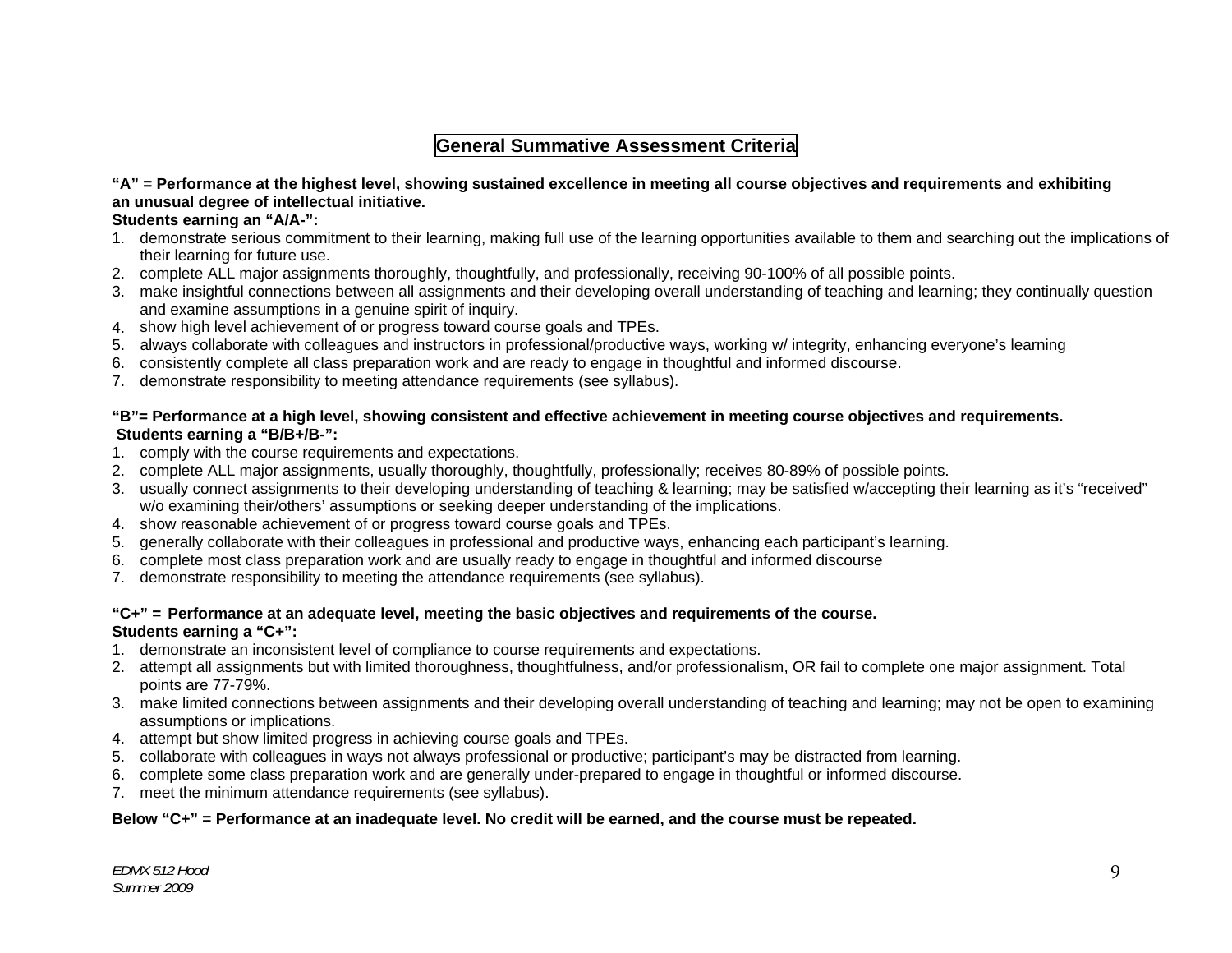## **Tentative Course Schedule: EDMX 512, Summer 2009 (Hood and Mauerman)**

### **Please bring all texts to class and if possible, a laptop**

| <b>Class</b><br># | <b>Date</b>          | <b>Topics &amp; Class Activities</b>                                                      | <b>Readings for</b><br>Today | <b>Assignments</b><br><b>Due Today</b>         |
|-------------------|----------------------|-------------------------------------------------------------------------------------------|------------------------------|------------------------------------------------|
|                   | 6/1/09<br>8:30-11:30 | <b>Teaching and Learning Today</b>                                                        | <b>Syllabus</b>              | <b>Texts</b><br>Purchased                      |
|                   | <b>AM</b>            | <b>Building Community: Common Circles</b><br>Getting to Know You                          | VT Ch. 1 & 3                 | Assume<br><b>Cohort Roles</b>                  |
|                   |                      | <b>Cohort And Course Management:</b><br>Class Norms and Expectations: You, Me, & EDMX 512 | VT Ch. 6                     | Complete Self-<br>Monitoring<br><b>Folders</b> |
|                   |                      | Self-Monitoring Folders for EDMX 512                                                      | $(pp.134-154)$               |                                                |
|                   |                      | <b>Cohort Roles and Responsibilities</b>                                                  | ROO: pp. 14-<br>15           | Provided:<br>Time<br>Management                |
|                   |                      | <b>Course Overview</b>                                                                    |                              | Plan                                           |
|                   |                      | What is Teaching and Learning?<br>• Syllabus Preview: Scavenger Hunt                      |                              |                                                |
|                   |                      | <b>Text Walk</b>                                                                          |                              |                                                |
|                   |                      | 8-Day Calendar: A Time Management Plan                                                    |                              |                                                |
|                   |                      | Inclusion: Rationales for an Inclusive School; The Circle of<br>Courage                   |                              |                                                |
|                   |                      | DEAR Time: Universal Design and Multiple Intelligences<br>(VT Ch. 6)                      |                              |                                                |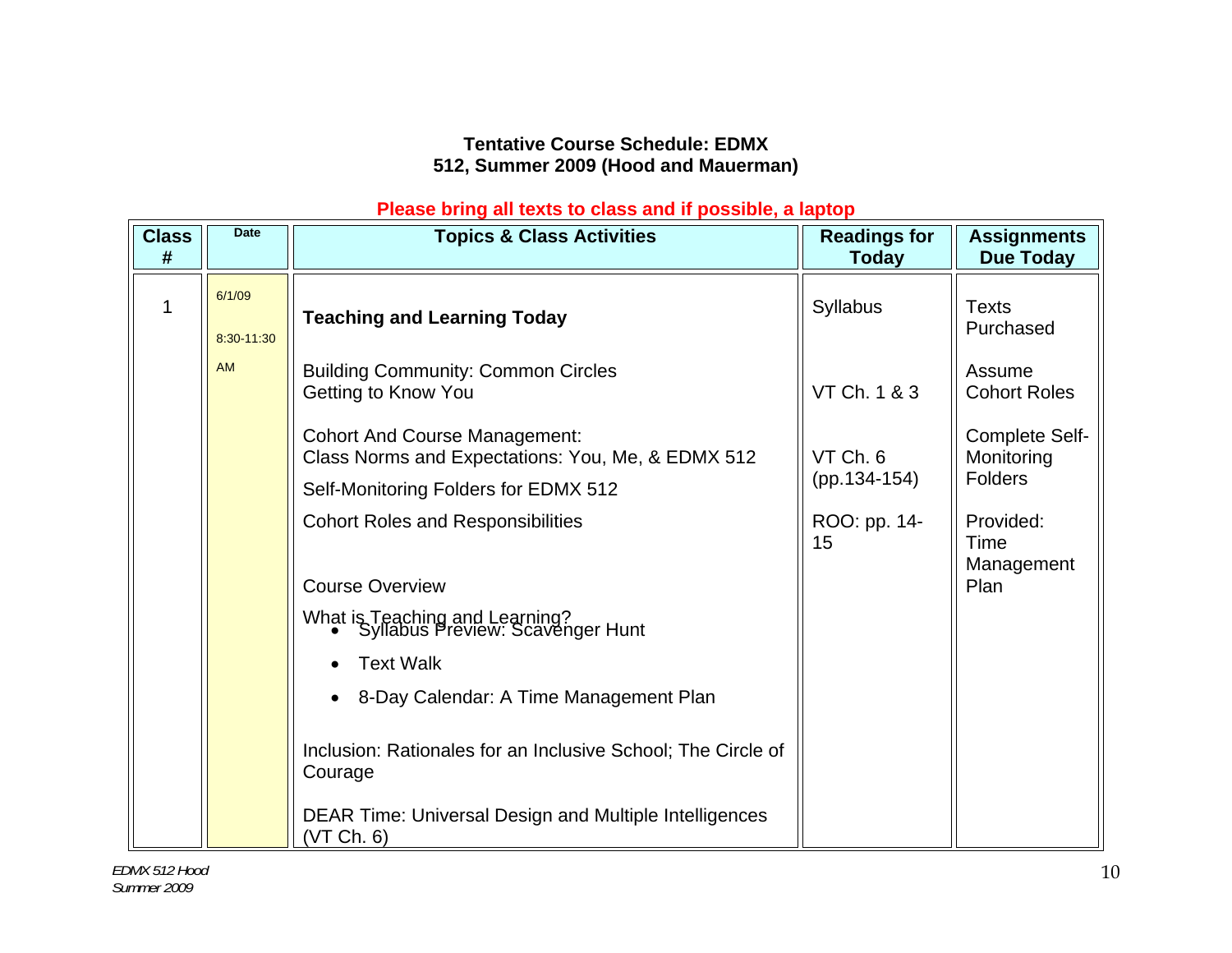| $\overline{2}$ | 6/1/09<br>12:30-3:30<br><b>PM</b> | <b>Teaching and Learning Today</b><br>The ABCs of Life in the Concurrent Program<br>(Antecedents - Behaviors - Consequences)<br><b>CEC Code of Ethics</b><br>The COE Mission Statement: Prompt I:<br>"The mission of the College of Education Community is to<br>collaboratively transform public education by preparing<br>thoughtful educators and advancing professional<br>practices." http://www.csusm.edu/coe<br>TPEs & CSTPs; CA Content Standards<br>http://www.cde.ca.gov/be/st/ss/<br>DEAR Time: TTW and VT "Voices" | <b>TPEs website</b><br><b>REFERENCE:</b><br>ROO: p. 4-15;<br>24; Appendix A<br>Visit CEC<br>website and<br><b>CSUSM COE</b><br>website<br>Cooperative<br>Grouping/Roles<br>Preview CA<br>Content<br>Standards at<br>given website<br>WebCT | <b>Texts</b><br>Laptop, if<br>possible<br><b>Bring</b><br>philosophy<br>tomorrow, if<br>you have one.<br>Read<br><b>TaskStream</b><br>Directions @<br><b>TaskStream</b><br><b>Web Site</b> |
|----------------|-----------------------------------|--------------------------------------------------------------------------------------------------------------------------------------------------------------------------------------------------------------------------------------------------------------------------------------------------------------------------------------------------------------------------------------------------------------------------------------------------------------------------------------------------------------------------------|--------------------------------------------------------------------------------------------------------------------------------------------------------------------------------------------------------------------------------------------|--------------------------------------------------------------------------------------------------------------------------------------------------------------------------------------------|
| 3              | 6/2/09<br><b>AM</b>               | <b>Taking a Stance: Your Teaching Philosophy</b><br>DEAR Time: TTW Ch. 1                                                                                                                                                                                                                                                                                                                                                                                                                                                       | <b>ROO Ch. 1</b><br>TTW & VT:<br>Voices as<br>assigned<br>WebCT                                                                                                                                                                            | <b>Texts</b><br>Laptop, if<br>possible<br><b>Draft</b><br>Philosophy<br>Print & bring<br>Philosophy<br>Feedback<br>Form                                                                    |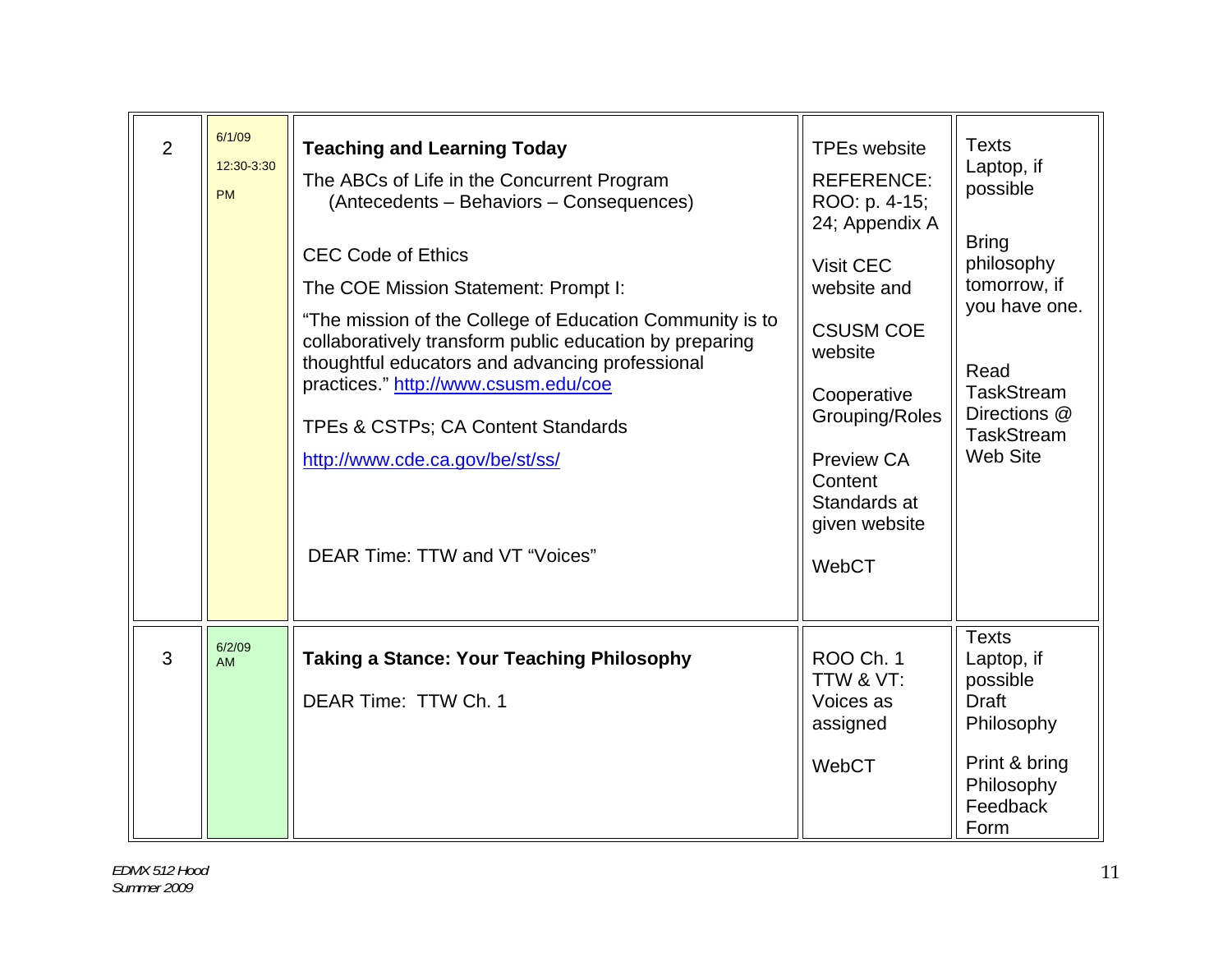| <b>PM</b><br>$\overline{4}$ | 6/2/09 | <b>Special Education Today: Labels and Laws</b><br>Who are the students we teach?<br>High Incidence Disabilities: TTW Ch. 5, 6, 8; Voices +<br><b>Specific Learning Disabilities (SLD)</b><br>Attention Deficit Hyperactivity Disorder (AD/HD)<br>Speech and Language Impairment (SLI)<br>D.E.A.R. Time: VT: Ch. 6; ROO Ch 1 & 5                                                                                                                                                                                                                                                                        | TTW Ch. 5, 6,<br>$8$ (finish);                                                  | <b>Texts</b><br>Laptop, if<br>possible<br>Voices Role-<br>Plays<br>Printout 15<br>blank matrix<br>templates from<br>WebCT; bring<br>to class        |
|-----------------------------|--------|---------------------------------------------------------------------------------------------------------------------------------------------------------------------------------------------------------------------------------------------------------------------------------------------------------------------------------------------------------------------------------------------------------------------------------------------------------------------------------------------------------------------------------------------------------------------------------------------------------|---------------------------------------------------------------------------------|-----------------------------------------------------------------------------------------------------------------------------------------------------|
| 5<br>AM                     | 6/3/09 | <b>Planning for Instruction (ROO C. 5)</b><br>Differentiated Instruction: Content, Process, Product,<br>& Environment<br>http://www.cast.org/publications/ncac/ncac_diffinstruc.html<br>Enhancing Learning with Technology: Differentiating<br>Instruction<br>http://members.shaw.ca/priscillatheroux/differentiating.html<br>Universal Design and Multiple Intelligences (VT Ch. 6)<br>UDLD Format – (Print from link on COE web site:<br>http://www.csusm.edu/coe/CalTPA/StudentInfoTPA.html<br>Distribution of Topics for Characteristics Matrix (13+EL +<br>Gate)<br>D.E.A.R. Time: TTW Ch. 14 & 15 | ROO Ch 1 & 5<br>VT: Ch. 6<br>Today's 3 web<br>sites<br><b>TTW Ch. 14,</b><br>15 | Bring copy of<br><b>TPA Lesson</b><br>Design &<br>Rubric (found<br>at today's<br><b>UDLD</b> web<br>site)<br><b>Texts</b><br>Laptop, if<br>possible |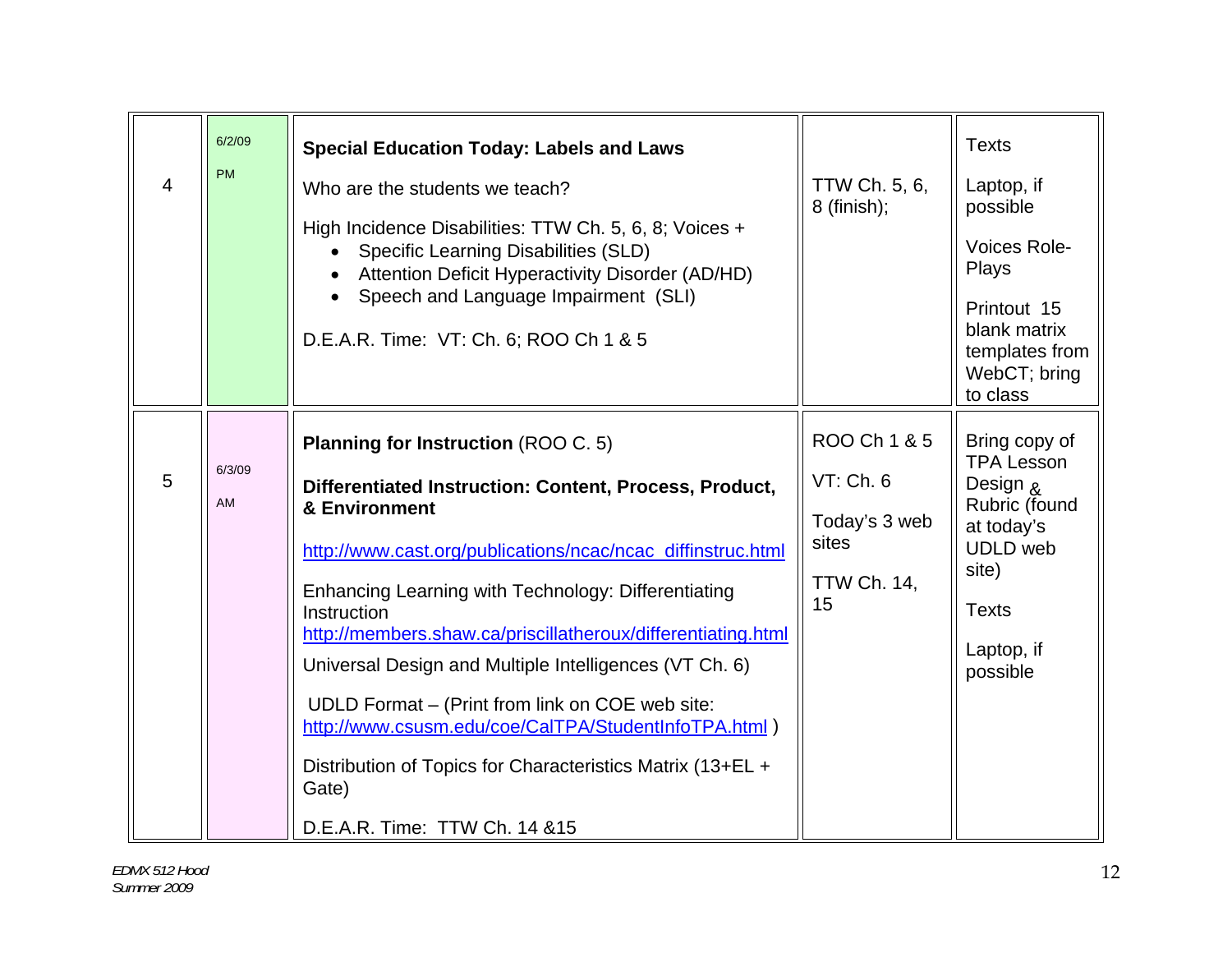| 6<br><b>PM</b>       | 6/3/09 | <b>Lesson Design Activity: Developmental Needs of</b><br><b>Students; Assessment Plan</b><br>The COE Mission Statement: Prompt II<br>"We are committed to diversity, educational equity, and<br>social justice, exemplified through reflective teaching, life-<br>long learning, innovative research, and ongoing service."<br>Differentiated Instruction and Assessment (cont.)<br>Lesson Design Activity: Developmental Needs of<br><b>Students; Assessment Plan</b><br>Sensory Impairments: TTW Ch. 14 & 15<br>Visually Impaired and Blind<br>Hard of Hearing |                              |                                        |
|----------------------|--------|------------------------------------------------------------------------------------------------------------------------------------------------------------------------------------------------------------------------------------------------------------------------------------------------------------------------------------------------------------------------------------------------------------------------------------------------------------------------------------------------------------------------------------------------------------------|------------------------------|----------------------------------------|
| $\overline{7}$<br>AM | 6/4/09 | D.E.A.R. Time: TTW Ch. 9, 12, 13<br><b>Lesson Design Activity: Materials, Instructional</b><br><b>Strategies and Student Activities</b><br>Low Incidence Disabilities - Part I:<br><b>Mental Retardation</b><br><b>Traumatic Brain Injury</b><br><b>Orthopedic Impairments</b><br><b>Other Health Impairments</b><br>D.E.A.R. Time: TTW Ch. Ch. 3, 10. 11, 16                                                                                                                                                                                                    | TTW Ch. 9,12,<br>13 (finish) | <b>Texts</b><br>Laptop, if<br>possible |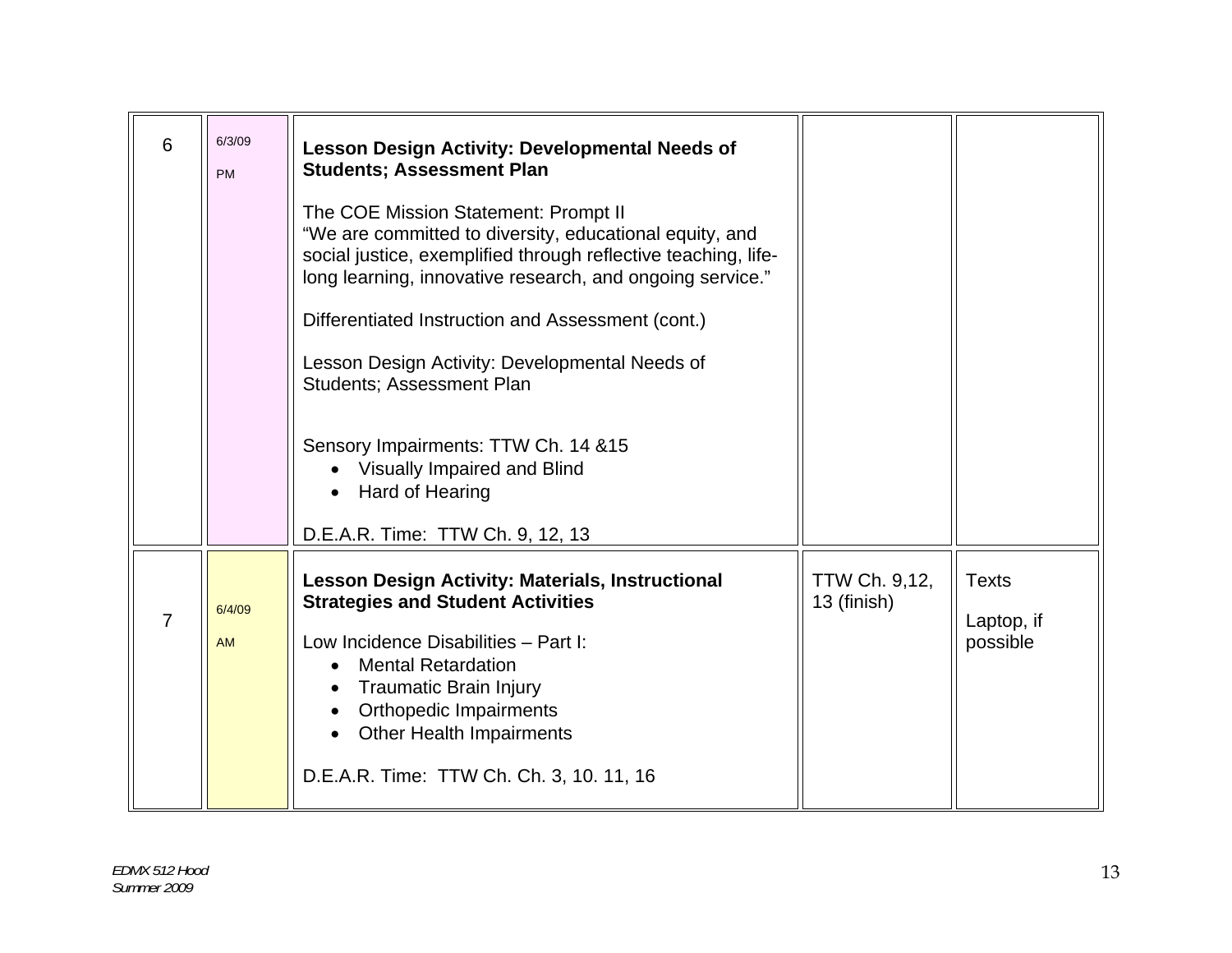| 6/4/09<br><b>PM</b>     | <b>Month-long Plan for Unit Plan</b><br>http://www.csusm.edu/coe/CalTPA/StudentInfoTPA.html<br>Low Incidence Disabilities - Part II and<br>Autism (AUT)<br>$\bullet$<br>Multiple handicaps (MH)<br>English learners (EL)<br>Gifted and Talented Education (GATE)<br>Assignment of SST Topics for Monday's Class (6/8/09) | TTW Ch. Ch. 3,<br>10.11,16                                                                            | Print and bring<br>4 copies of<br>Month-Long<br><b>Plan Frame</b><br><b>Texts</b><br>Laptop, if<br>possible              |
|-------------------------|--------------------------------------------------------------------------------------------------------------------------------------------------------------------------------------------------------------------------------------------------------------------------------------------------------------------------|-------------------------------------------------------------------------------------------------------|--------------------------------------------------------------------------------------------------------------------------|
|                         | D.E.A.R. Time: TTW Ch. 9, 12, 13                                                                                                                                                                                                                                                                                         |                                                                                                       |                                                                                                                          |
| 6/5 online<br>AM        | Post Completed Lesson Design in WebCT<br><b>Post Individual Characteristics Matrix Contribution in</b><br><b>WebCT</b>                                                                                                                                                                                                   |                                                                                                       | Posted UDLD<br>Posted<br>Characteristics<br><b>Matrix</b><br>Contribution                                                |
| 6/5 online<br><b>PM</b> | Download and Print Other Classmates' Characteristics<br>Matrix Contributions; Create a tabbed, 15-component<br><b>Characteristics Binder</b> (to be brought to class on 6/8<br>AM).                                                                                                                                      |                                                                                                       |                                                                                                                          |
| 6/8<br>AM               | <b>Student Study Team Process Training</b><br><b>Assignment of SST Topics</b>                                                                                                                                                                                                                                            | Assigned TTW<br>chapter for<br>today's SST<br>Activity<br>WebCT SST<br>Lecturette<br><b>WebCT SST</b> | <b>Bring</b><br>Characteristics<br><b>Binder to class</b><br>for Binder<br><b>Check</b><br>Texts; Laptop,<br>if possible |
|                         |                                                                                                                                                                                                                                                                                                                          |                                                                                                       |                                                                                                                          |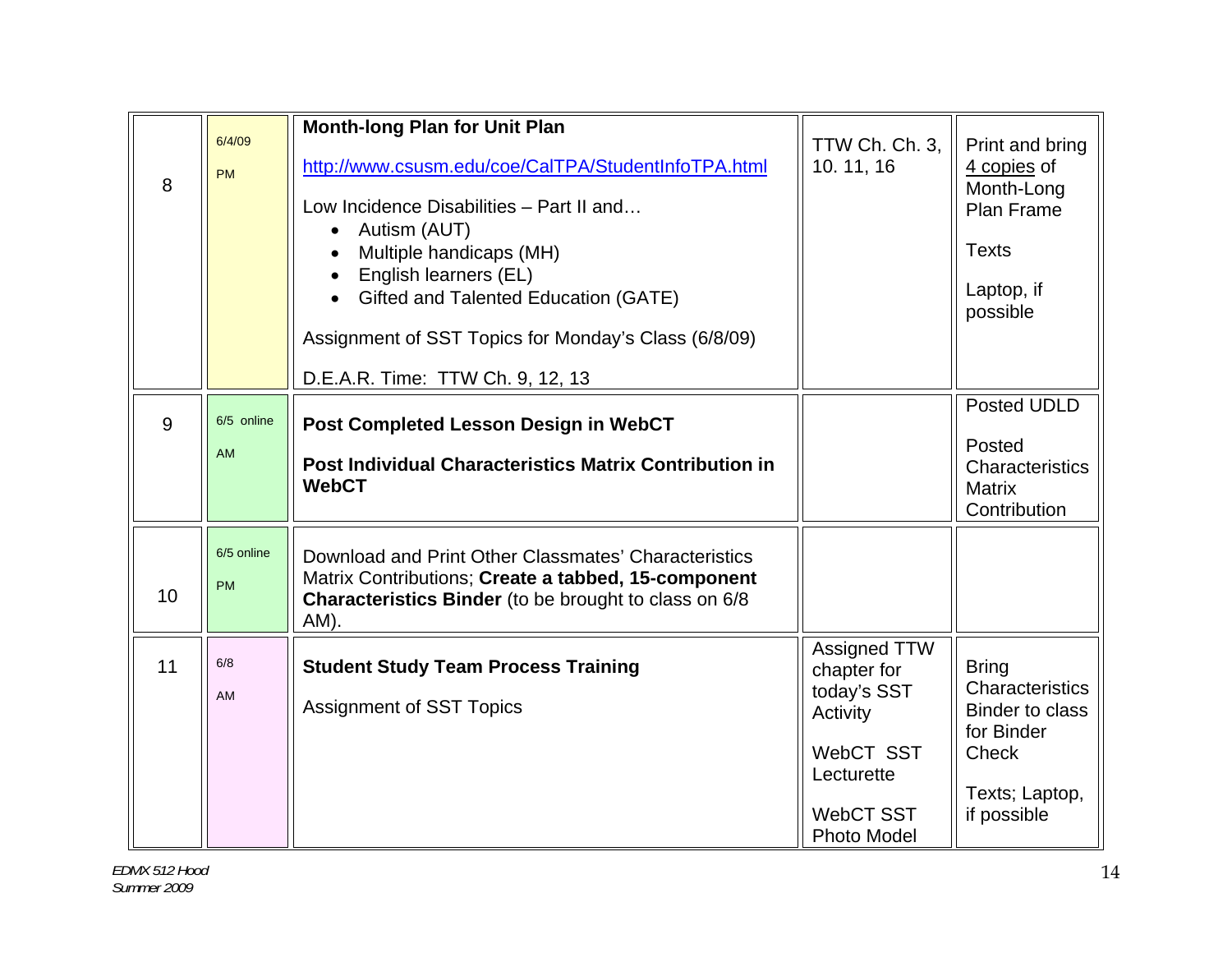| 12 | 6/8<br><b>PM</b>    | <b>SST Process Group Presentations/Simulations</b><br>Group Preparation for SST Presentation (Groups = No<br>more than 4 groups)<br>Using the Characteristics Binder as Resource<br>$3^{rd}$ grader who<br>(SLD (reading: visual processing)<br>Behavior (overt social)<br>AD/HD (hyperactivity)<br>ED (withdrawn female)<br>Assignment of FCP Groups for 6/9 Class | <b>WebCt SST</b><br>Photo Model<br><b>SST</b><br>Resources,<br>Role<br>Descriptions,<br>etc. in WebCT |                                                                                                                                                                               |
|----|---------------------|---------------------------------------------------------------------------------------------------------------------------------------------------------------------------------------------------------------------------------------------------------------------------------------------------------------------------------------------------------------------|-------------------------------------------------------------------------------------------------------|-------------------------------------------------------------------------------------------------------------------------------------------------------------------------------|
| 13 | 6/9/09<br><b>AM</b> | <b>Family Centered Perspectives</b><br>FCP Group preparation for afternoon class                                                                                                                                                                                                                                                                                    | <b>TTW</b> text<br>(indiv. topics)<br>TTW Ch. 4<br>Characteristics<br><b>Binder</b>                   | <b>Texts</b><br>Bring laptop, if<br>possible<br><b>Bring</b><br>Characteristics<br><b>Binder to class</b><br>Print and bring<br>4 copies of<br><b>FCP</b><br>Feedback<br>Form |